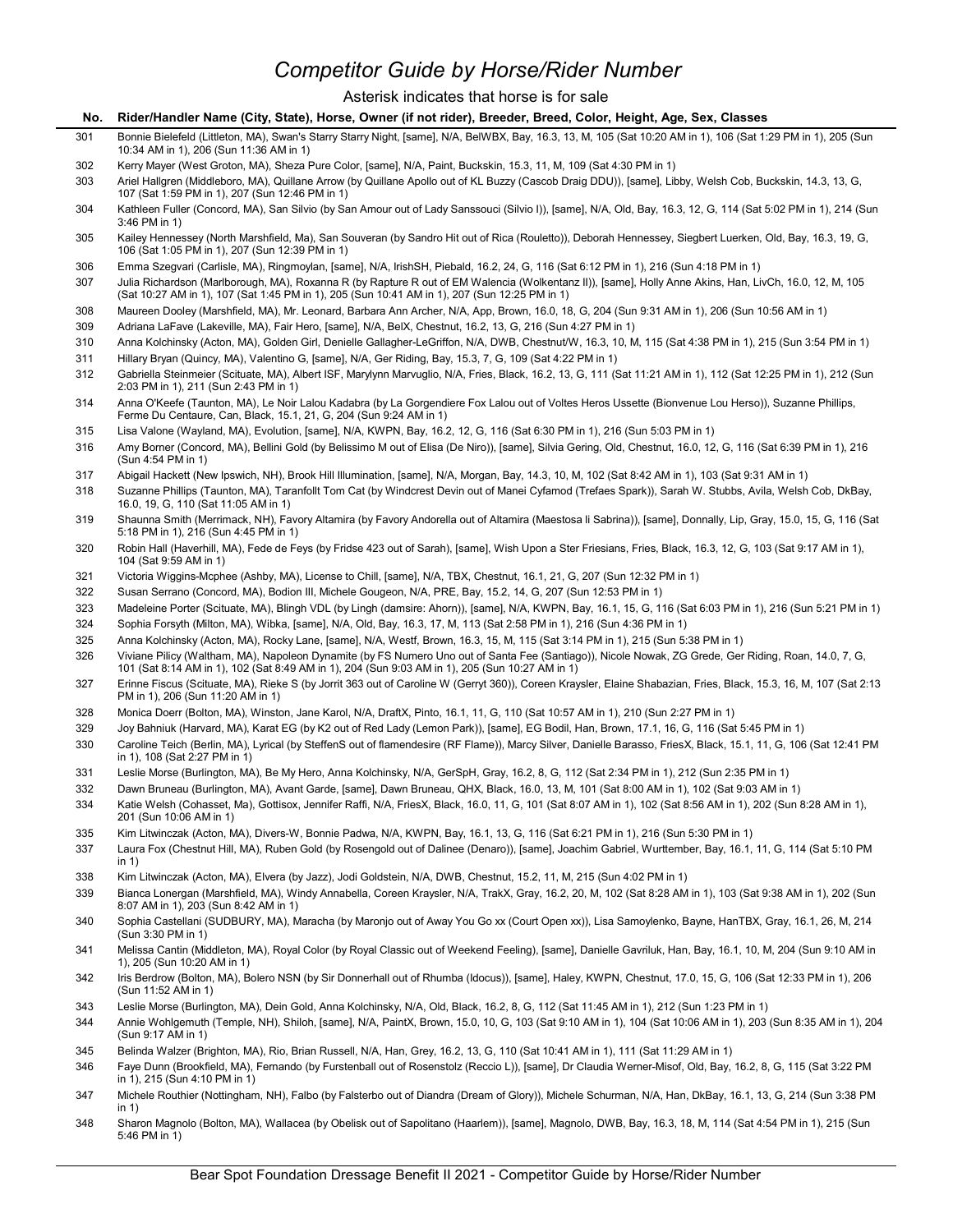- No. Rider/Handler Name (City, State), Horse, Owner (if not rider), Breeder, Breed, Color, Height, Age, Sex, Classes<br>Kathryn G. Figueroa (Plympton, MA), Gold Essence (by Gold Luck out of Grafin's Joy (Graf Goetz)), [same], Kathryn G. Figueroa (Plympton, MA), Gold Essence (by Gold Luck out of Grafin's Joy (Graf Goetz)), [same], Gillian Vallis, Old, Chestnut, 16.0, 21, M, 210 (Sun 2:19 PM in 1)
- Elizabeth Russell (West Newbury, MA), Destino P (by Don Principe out of Baroness Baurasu (Baroncelli)), [same], Prosperity Farms, Han, Chestnut, 15.2, 13, G, 112 (Sat 12:17 PM in 1)
- Susan Keith (Rockland, MA), Danbury (by Diamont out of Kalahri (Kalypso)), [same], Glenwood Farm, Han, Chestnut, 17.0, 22, G, 116 (Sat 5:27 PM in 1)

 Susan Rainville (New Braintree, MA), Three Fold Kelbeck Esprit Du Feu (by Swallow field Eno Kelbeck out of Pine view Surprise Molly (Deschambault Fablo Surprise)), [same], Margo Killoran, Can, Brown, 15.3, 4, M, 102 (Sat 8:35 AM in 1)

- Kasey Feola (Andover, MA), Cadence (by Sir Sinclair out of Klaire (Roemer)), [same], Dream Acres, KWPN, Bay, 16.3, 14, M, 117 (Sat 3:47 PM in 1), 212 (Sun 1:39 PM in 1)
- Viviane Pilicy (Waltham, MA), Codex One, Fran Rowlenson, N/A, Ger Riding, Black, 14.2, 6, G, 104 (Sat 9:45 AM in 1), 105 (Sat 10:34 AM in 1)
- Caroline McGrath (Green Harbor, MA), Sinatra, Laura McGrath, N/A, AndX, Palomino, 16.2, 12, G, 202 (Sun 8:21 AM in 1), 201 (Sun 9:59 AM in 1)
- Kasey Feola (Andover, MA), Codex One, Fran Rowlenson, N/A, Ger Riding, Black, 14.2, 6, G, 202 (Sun 8:00 AM in 1), 203 (Sun 8:49 AM in 1)
- Kathrin Midgley (Wayland, MA), FE Spellbound, [same], N/A, Holst, Gray, 16.1, 11, G, 204 (Sun 9:38 AM in 1), 206 (Sun 11:44 AM in 1)
- Kristen Schwaegerle (Rye, NH), Fhlorenzia (by Farewell III out of EM Lhuau (Loerke)), [same], Rolling Stone Farm, Han, Chestnut, 16.1, 9, M, 112 (Sat 11:37 AM in 1), 212 (Sun 1:31 PM in 1)
- Kristen Schwaegerle (Rye, NH), Fhifth Avenue, [same], N/A, Old, Chestnut, 16.0, 13, M, 113 (Sat 3:06 PM in 1), 213 (Sun 2:59 PM in 1)
- Catherine Hibbitt (Bristol, RI), Sweet August, [same], N/A, Han, Brown, 17.2, 8, G, 106 (Sat 12:49 PM in 1), 117 (Sat 3:38 PM in 1), 109 (Sat 4:38 PM in 1), 206 (Sun 11:28 AM in 1), 217 (Sun 12:09 PM in 1), 209 (Sun 1:07 PM in 1)
- Katherine Wolf (Lincoln, MA), Boateng, [same], Katherine Wolf, Han, Chestnut, 16.2, 14, G, 105 (Sat 10:13 AM in 1), 106 (Sat 1:37 PM in 1)
- Leslie Ann McGowan (Durham, NH), Woody, [same], N/A, SpPony, White, 14.2, 19, G, 113 (Sat 2:50 PM in 1), 213 (Sun 3:07 PM in 1)
- Leslie Ann McGowan (Durham, NH), Bel Fast, Schneiders Sporthorses, N/A, Han, Brown, 16.2, 10, G, 118 (Sat 4:05 PM in 1), 218 (Sun 12:00 PM in 1)
- Raimundo Maciel-Dum Nascimento (Wells, ME), Shurprise, [same], N/A, Old, Black, 16.2, 9, M, 112 (Sat 11:53 AM in 1), 212 (Sun 1:47 PM in 1)
- Jill DiGregorio (Milford, MA), EWF Look Sharp, [same], N/A, FriesX, Bay, 16.0, 14, G, 107 (Sat 2:06 PM in 1), 207 (Sun 12:18 PM in 1), 208 (Sun 1:00 PM in 1)
- Rachel Greene-Lowell (Brentwood, NH), Ampersand (by Donatelli out of Tudaula (Krack C)), [same], Tousignant, DWB, Bay, 16.3, 16, G, 213 (Sun 2:51 PM in 1)
- Kara Riley-King (Brentwood, NH), Zamiro (by Clint Eastwood out of Mieke (Zeoliet)), [same], Van de akker, KWPN, Bay, 17.1, 17, G, 116 (Sat 5:36 PM in 1), 216 (Sun 5:12 PM in 1)
- Patricia Domigan (Groton, MA), Beauty Girl, [same], N/A, GerSpH, Brown, 16.3, 15, M, 106 (Sat 1:13 PM in 1), 206 (Sun 11:04 AM in 1)
- Cailin Heinze (Northborough, MA), Tattoo, Susan Rainville, Susan Rainville, Lus, DkBay, 16.1, 22, G, 106 (Sat 12:57 PM in 1), 107 (Sat 2:20 PM in 1)
- Heather Goetsch (Sudbury, MA), Enzo V (by Saphiro out of Veda A (Maraja do Retiro)), [same], Vogeley, Lus, Buckskin, 16.0, 12, G, 107 (Sat 1:52 PM in 1)
- Wendy S. Payne (Dover, NH), Olivia DDD (by Olivier out of Aim High DDD (Donatelli)), [same], Dascomb, Old, Bay, 16.1, 12, M, 104 (Sat 9:52 AM in 1), 106 (Sat 1:21 PM in 1), 204 (Sun 8:56 AM in 1), 206 (Sun 10:48 AM in 1)
- Barbara Smith (Beverly, MA), Zenzero (by Florestan I out of Lausanne (Laurentinier)), [same], Dirk Schulze Gronover, Westf, Chestnut, 16.3, 15, G, 113 (Sat 2:42 PM in 1)
- Brett Piercy (Sherborn, MA), Wild Thyme (by Wild Dance out of Calliope (Conquistador)), [same], Darlene Judd, Old, Bay, 16.2, 9, M, 112 (Sat 12:09 PM in 1), 212 (Sun 1:55 PM in 1)
- Kevin Hadfield (Mendon, MA), Adagio HH, [same], N/A, Lus, Cremelo, 15.2, 10, G, 116 (Sat 5:54 PM in 1)
- Kevin Hadfield (Mendon, MA), Cedrick (by Catiago out of J-Columbia (Confino I)), [same], Massucco, Holst, Bay, 15.3, 6, G, 117 (Sat 3:56 PM in 1)
- Cara Marzeoti (Chelmsford, MA), Scooby Doo, [same], N/A, App, Roan, 16.1, 23, G, 202 (Sun 8:14 AM in 1), 201 (Sun 9:52 AM in 1)
- Miranda Williams (Framingham, MA), Equibest Fahrenheit G, [same], miranda williams, Han, Chestnut, 16.2, 9, G, 112 (Sat 12:01 PM in 1)
- Maria McGrath (Newmarket, NH), Patriot's Conquistador (by Patriot out of Francesca (Conquistador)), [same], Shauntel Bryant Swanson, FriesX, Bay, 17.1, 16, G, 109 (Sat 4:14 PM in 1), 209 (Sun 1:15 PM in 1)
- Yvonne Kalow (Pembroke, MA), Believe In Miracles B (by Haarlem out of Opaal (Jazz)), [same], AH VAN DE BERG-MEIJER, KWPN, Bay, 16.0, 15, G, 110 (Sat 11:13 AM in 1)
- Abigail Gilbert (East Hampstead, NH), Double Shot of Mac, [same], N/A, QH, Black, 15.3, 13, G, 110 (Sat 10:49 AM in 1), 210 (Sun 2:11 PM in 1)
- Joan Mansfield (Lincoln, MA), Regalo, [same], N/A, Old, Bay, 16.2, 14, G, 114 (Sat 4:46 PM in 1)